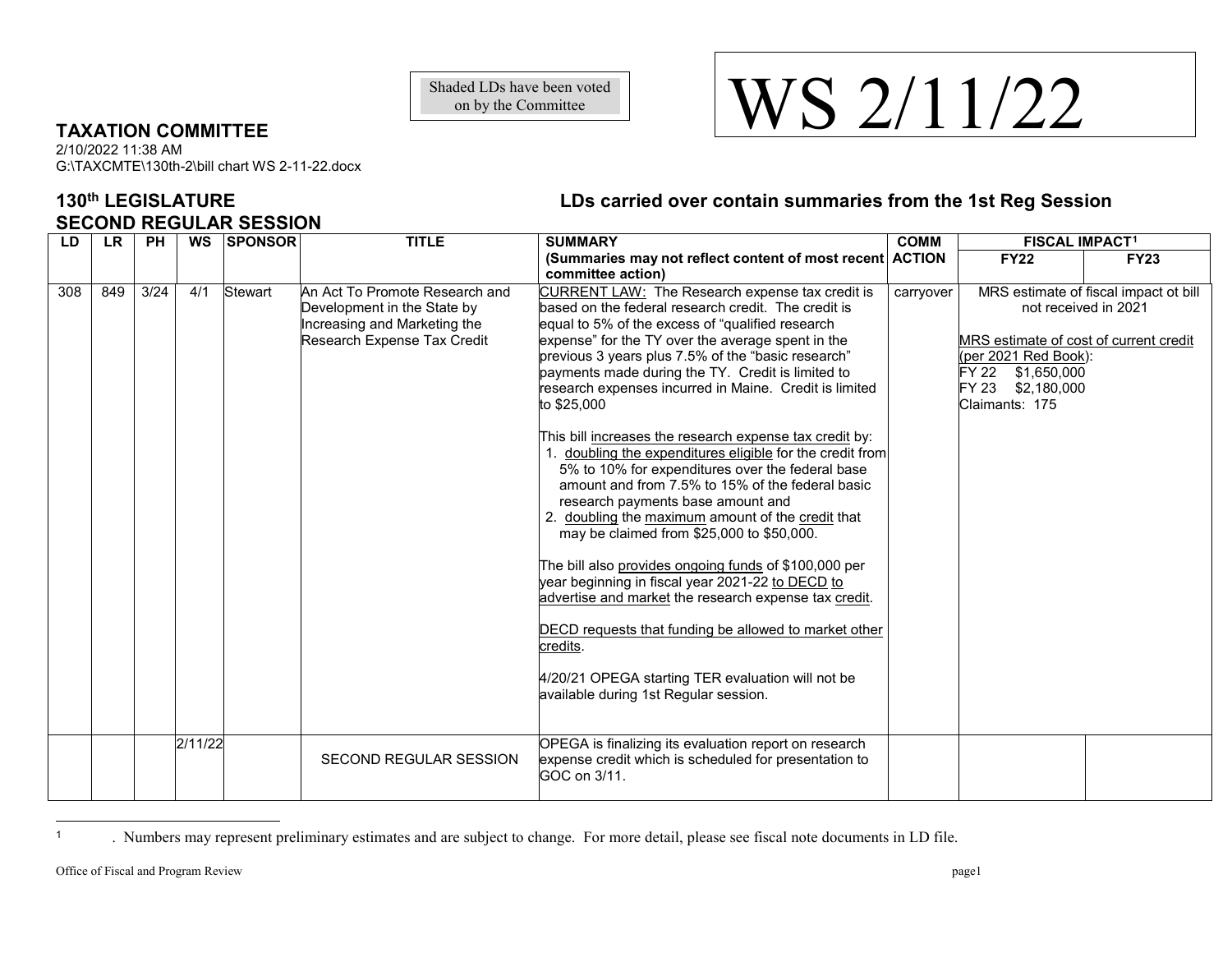| LD   | <b>LR</b> | <b>PH</b>        | <b>WS</b> | <b>SPONSOR</b> | <b>TITLE</b>                                          | <b>SUMMARY</b>                                                                                                                                                                                                                                                                                                                                                                                                                                                                                                                                                                                                                                                                                                                                                                                                                                                                                                                       | <b>COMM</b> | <b>FISCAL IMPACT1</b> |             |
|------|-----------|------------------|-----------|----------------|-------------------------------------------------------|--------------------------------------------------------------------------------------------------------------------------------------------------------------------------------------------------------------------------------------------------------------------------------------------------------------------------------------------------------------------------------------------------------------------------------------------------------------------------------------------------------------------------------------------------------------------------------------------------------------------------------------------------------------------------------------------------------------------------------------------------------------------------------------------------------------------------------------------------------------------------------------------------------------------------------------|-------------|-----------------------|-------------|
|      |           |                  |           |                |                                                       | (Summaries may not reflect content of most recent ACTION<br>committee action)                                                                                                                                                                                                                                                                                                                                                                                                                                                                                                                                                                                                                                                                                                                                                                                                                                                        |             | <b>FY22</b>           | <b>FY23</b> |
|      |           |                  |           |                |                                                       | Needs application date.                                                                                                                                                                                                                                                                                                                                                                                                                                                                                                                                                                                                                                                                                                                                                                                                                                                                                                              |             |                       |             |
|      |           |                  |           |                |                                                       | Appropriations date needs to delete FY 22.                                                                                                                                                                                                                                                                                                                                                                                                                                                                                                                                                                                                                                                                                                                                                                                                                                                                                           |             |                       |             |
| 1156 | 1378      | 4/13             | 4/27      | Arata          | An Act To Reduce Errors in<br><b>Benefits</b>         | This bill makes changes to the ETIF program for<br>Employment Tax Increment Financing calendar years beginning with 2022 by basing benefits<br>on the gross wages of qualified employees rather than<br>on income tax withholding for those employees.<br>The bill directs the DECD and the State Tax Assessor<br>to take actions, including the adoption of routine<br>technical rules, to implement the change.<br>In 2021 DECD recommends holding any changes until<br>next year. DECD evaluation of Pine Tree Zone<br>Program and ETIF currently under way.                                                                                                                                                                                                                                                                                                                                                                      |             |                       |             |
|      |           |                  | 2/11/22   |                | SECOND REGULAR SESSION                                | Will need timing adjustment because of carryover year<br>delay.                                                                                                                                                                                                                                                                                                                                                                                                                                                                                                                                                                                                                                                                                                                                                                                                                                                                      |             |                       |             |
| 1757 | 2202      | $\overline{2/1}$ |           | Terry          | An Act To Make Technical Changes<br>to Maine Tax Laws | This is the annual bill submitted by MRS/DAFS to<br>make "technical changes to the tax laws.<br><b>SEE MRS CHART:</b><br>https://legislature.maine.gov/doc/8027<br>Part A of this bill repeals a provision that authorizes the<br>Department of Administrative and Financial Services,<br>Maine Revenue Services to divulge certain taxpayer<br>information to the Treasurer of State for the purpose of<br>administering the Maine unclaimed or abandoned<br>property law. This information would often include<br>federal tax information, which, under federal restrictions,<br>may not be divulged.<br>Part B of the bill makes changes to the property tax<br>laws. Part B:<br>1. Reduces the mandatory number of assessor<br>certification exams Maine Revenue Services is required<br>to hold from 4 to 2 per year;<br>2. Clarifies the amount of tax that must be paid<br>when a taxpayer appeals a denial of abatement; and |             |                       |             |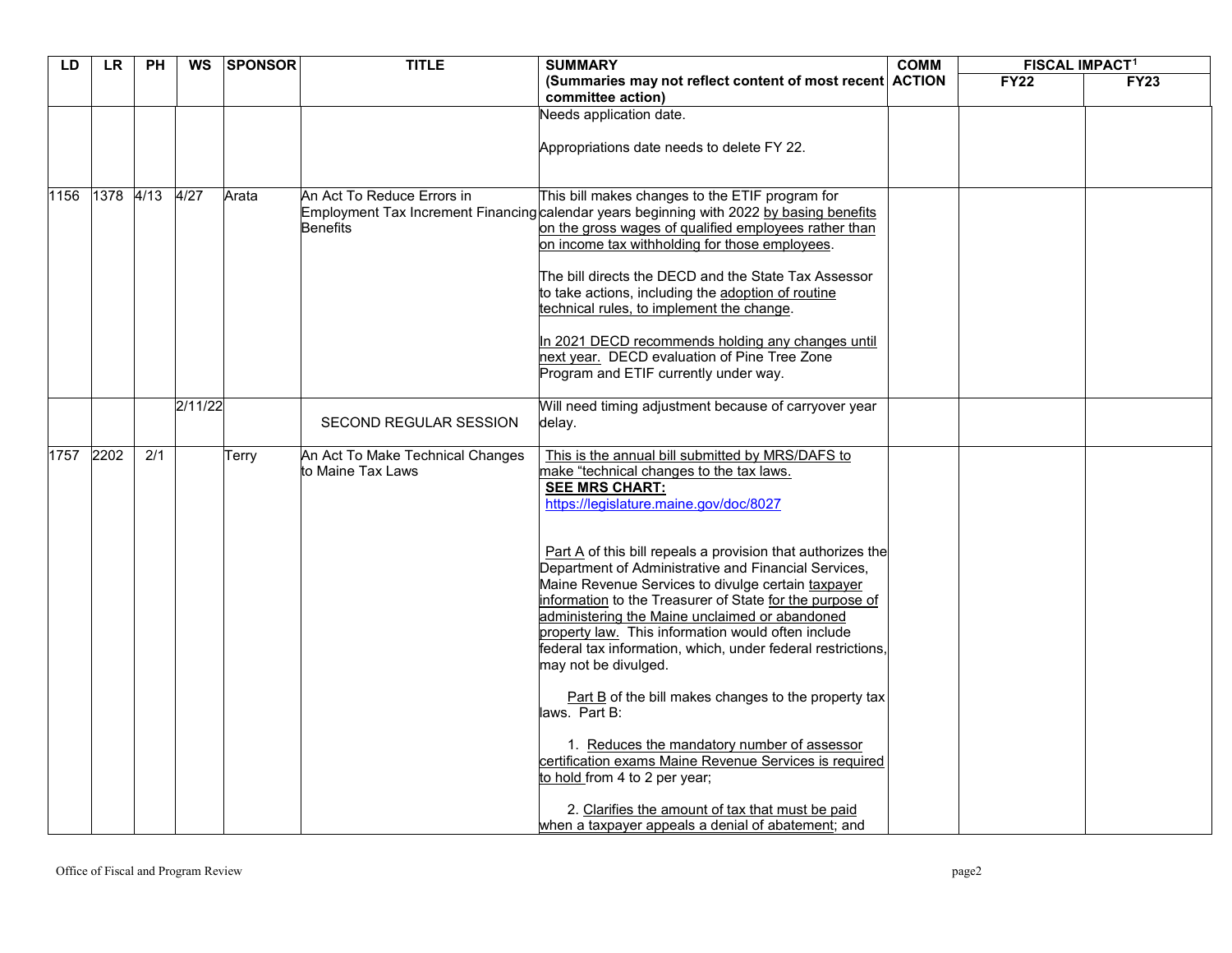| LD   | LR | <b>PH</b> | WS | <b>SPONSOR</b> | <b>TITLE</b> | <b>SUMMARY</b>                                                                                                                                                                                                                                                                                                                                                                                                                                                                                                                                                                                                                                                                                                                                                                                                                                                                                                                                                                                                                                                                                                                                                                                                                      | <b>COMM</b> | <b>FISCAL IMPACT1</b> |             |
|------|----|-----------|----|----------------|--------------|-------------------------------------------------------------------------------------------------------------------------------------------------------------------------------------------------------------------------------------------------------------------------------------------------------------------------------------------------------------------------------------------------------------------------------------------------------------------------------------------------------------------------------------------------------------------------------------------------------------------------------------------------------------------------------------------------------------------------------------------------------------------------------------------------------------------------------------------------------------------------------------------------------------------------------------------------------------------------------------------------------------------------------------------------------------------------------------------------------------------------------------------------------------------------------------------------------------------------------------|-------------|-----------------------|-------------|
|      |    |           |    |                |              | (Summaries may not reflect content of most recent ACTION<br>committee action)                                                                                                                                                                                                                                                                                                                                                                                                                                                                                                                                                                                                                                                                                                                                                                                                                                                                                                                                                                                                                                                                                                                                                       |             | <b>FY22</b>           | <b>FY23</b> |
|      |    |           |    |                |              | 3. Makes technical changes, such as removing<br>obsolete references to state property tax, gender-<br>specific references and other obsolete language.                                                                                                                                                                                                                                                                                                                                                                                                                                                                                                                                                                                                                                                                                                                                                                                                                                                                                                                                                                                                                                                                              |             |                       |             |
| 1917 |    | 2/1       |    | Terry          | State        | An Act To Amend the Tax Laws of the <b>SEE MRS CHART AND Proposed Committee</b><br>Amendment.:<br>https://legislature.maine.gov/doc/8027<br><b>Part A</b> makes changes to the insurance premiums<br>tax and income tax law. Part A:<br>1. Specifies that, for tax periods beginning on or<br>after January 1, 2023, premiums on contracts sold by<br>insurance producers through nonadmitted insurers and<br>premiums paid by insureds on self-procured contracts<br>from nonadmitted insurers are subject to tax at the<br>higher of Maine's tax rate and the tax rate of the state of<br>incorporation of the insurance company that is<br>underwriting the policy; and<br>MRS submitted proposed amendment to Sec. A-2<br>regarding the treatment of insurance companies<br>incorporated in another country.<br>2. Increases the withholding rate applicable to<br>certain gambling winnings subject to Maine tax from 5%<br>of the winnings to the highest marginal tax rate<br>applicable to the tax year during which the winnings are<br>paid, plus any other applicable tax under the Maine<br>Revised Statutes, Title 36, Part 8 relating to income<br>taxes.<br>Part B makes changes to the property tax law.<br>Part B: |             |                       |             |
|      |    |           |    |                |              | 1. Requires municipalities to annually provide<br>information needed by the Department of Administrative<br>and Financial Services, Bureau of Revenue Services to<br>conduct state valuation;<br>2. Removes an obsolete reference to state<br>property tax;                                                                                                                                                                                                                                                                                                                                                                                                                                                                                                                                                                                                                                                                                                                                                                                                                                                                                                                                                                         |             |                       |             |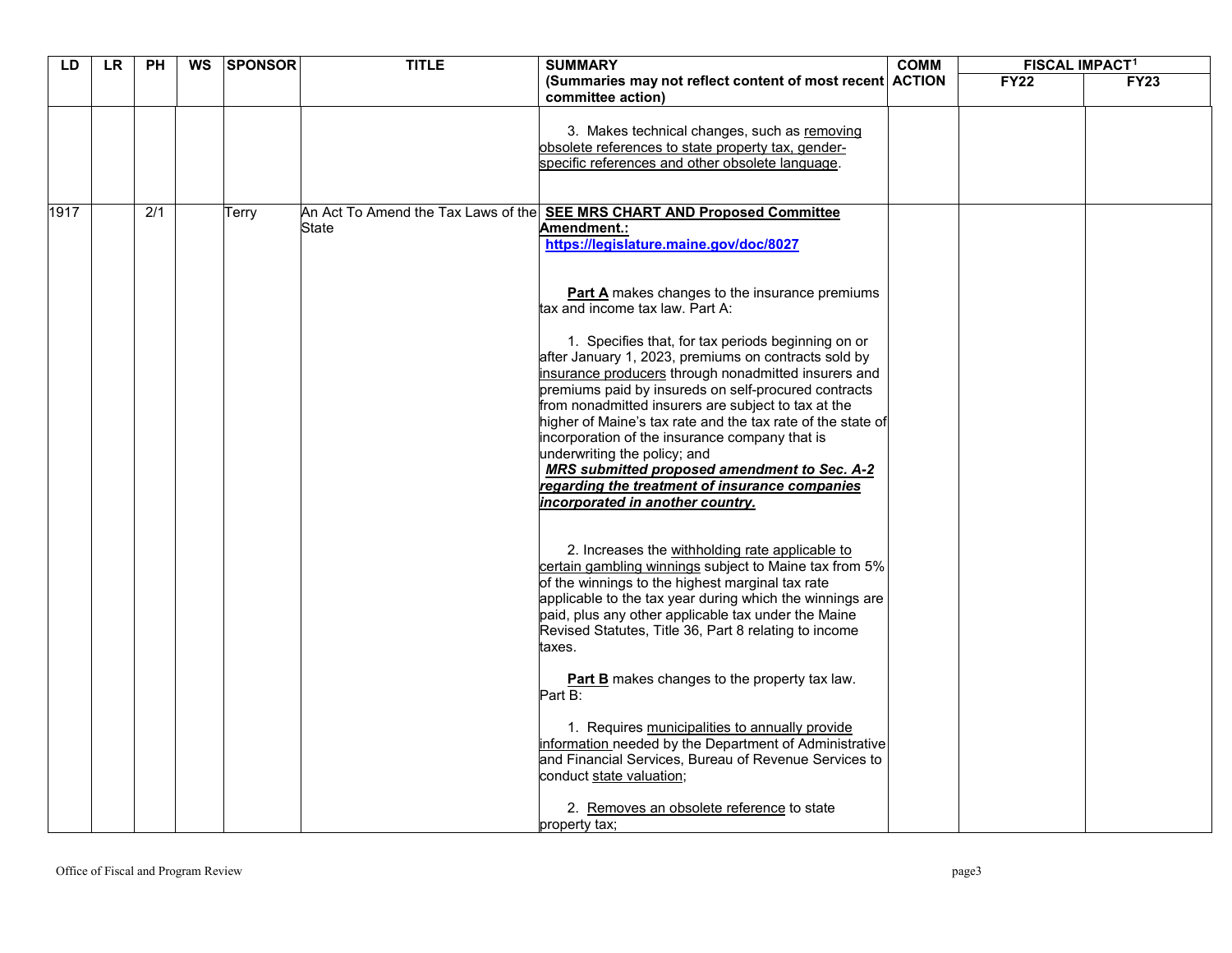| $\overline{PH}$<br><b>LD</b><br><b>LR</b> |      | <b>WS</b> | <b>SPONSOR</b> | <b>TITLE</b> | <b>SUMMARY</b>                                                                            | <b>COMM</b>                                                                                                                                                                                                                                                                                                                                                                                                                                                                                                                                                                                                                                                                                                                                                                                                                                                                                                                                                                                                                                                                                                                                                                                                                                                                                                                                                                                                                                                                                                                                                                                                                 | <b>FISCAL IMPACT<sup>1</sup></b> |             |             |
|-------------------------------------------|------|-----------|----------------|--------------|-------------------------------------------------------------------------------------------|-----------------------------------------------------------------------------------------------------------------------------------------------------------------------------------------------------------------------------------------------------------------------------------------------------------------------------------------------------------------------------------------------------------------------------------------------------------------------------------------------------------------------------------------------------------------------------------------------------------------------------------------------------------------------------------------------------------------------------------------------------------------------------------------------------------------------------------------------------------------------------------------------------------------------------------------------------------------------------------------------------------------------------------------------------------------------------------------------------------------------------------------------------------------------------------------------------------------------------------------------------------------------------------------------------------------------------------------------------------------------------------------------------------------------------------------------------------------------------------------------------------------------------------------------------------------------------------------------------------------------------|----------------------------------|-------------|-------------|
|                                           |      |           |                |              |                                                                                           | (Summaries may not reflect content of most recent ACTION<br>committee action)                                                                                                                                                                                                                                                                                                                                                                                                                                                                                                                                                                                                                                                                                                                                                                                                                                                                                                                                                                                                                                                                                                                                                                                                                                                                                                                                                                                                                                                                                                                                               |                                  | <b>FY22</b> | <b>FY23</b> |
|                                           |      |           |                |              |                                                                                           | 3. Removes the requirement for benevolent and<br>charitable institutions to be incorporated in Maine to be<br>exempt from taxation;<br>4. Allows assessors to request information from<br>taxpayers regarding property qualifying for an<br>exemption that is subject to full or partial reimbursement<br>by the State;<br>5. Strikes the provision under the deferred<br>collection of homestead property taxes applying the<br>abatement and appeals process under Title 36, chapter<br>105, subchapter 8 to situations in which the State Tax<br>Assessor disagrees with the municipal valuation of a<br>property subject to deferral; and<br>6. Replaces the term "homestead" with the term<br>"permanent residence" in Title 36, section 6234,<br>regarding municipal benefits to veterans, to better align<br>the definition with the benefit to renters allowed under<br>that section.<br>Part C expands the penalty-free reclassification of<br>land taxed under the Maine Tree Growth Tax Law and<br>farm and open space law to include reclassifications<br>into and out of working waterfront land without incurring<br>a penalty. In addition, it clarifies and aligns the penalty<br>provisions for tree growth, farm and open space and<br>working waterfront current use classifications.<br><b>Part D</b> changes the monthly transfer of sales tax<br>revenue to the ATV Recreational Management Fund to<br>a biannual transfer, beginning July 1, 2023, of sales tax<br>revenue from the prior fiscal year and clarifies that the<br>transfer is reduced by the transfer to the Local<br>Government Fund. |                                  |             |             |
| 1919                                      | 2271 |           |                | Evans        | An Act To Encourage Job Growth in<br>the Forest Products Sector through<br>Tax Incentives | <b>CURRENT LAW:</b><br>In order to be eligible for ETIF benefits, an employer<br>must add 5 or more full time new qualified employees<br>within a 2-year period.                                                                                                                                                                                                                                                                                                                                                                                                                                                                                                                                                                                                                                                                                                                                                                                                                                                                                                                                                                                                                                                                                                                                                                                                                                                                                                                                                                                                                                                            |                                  |             |             |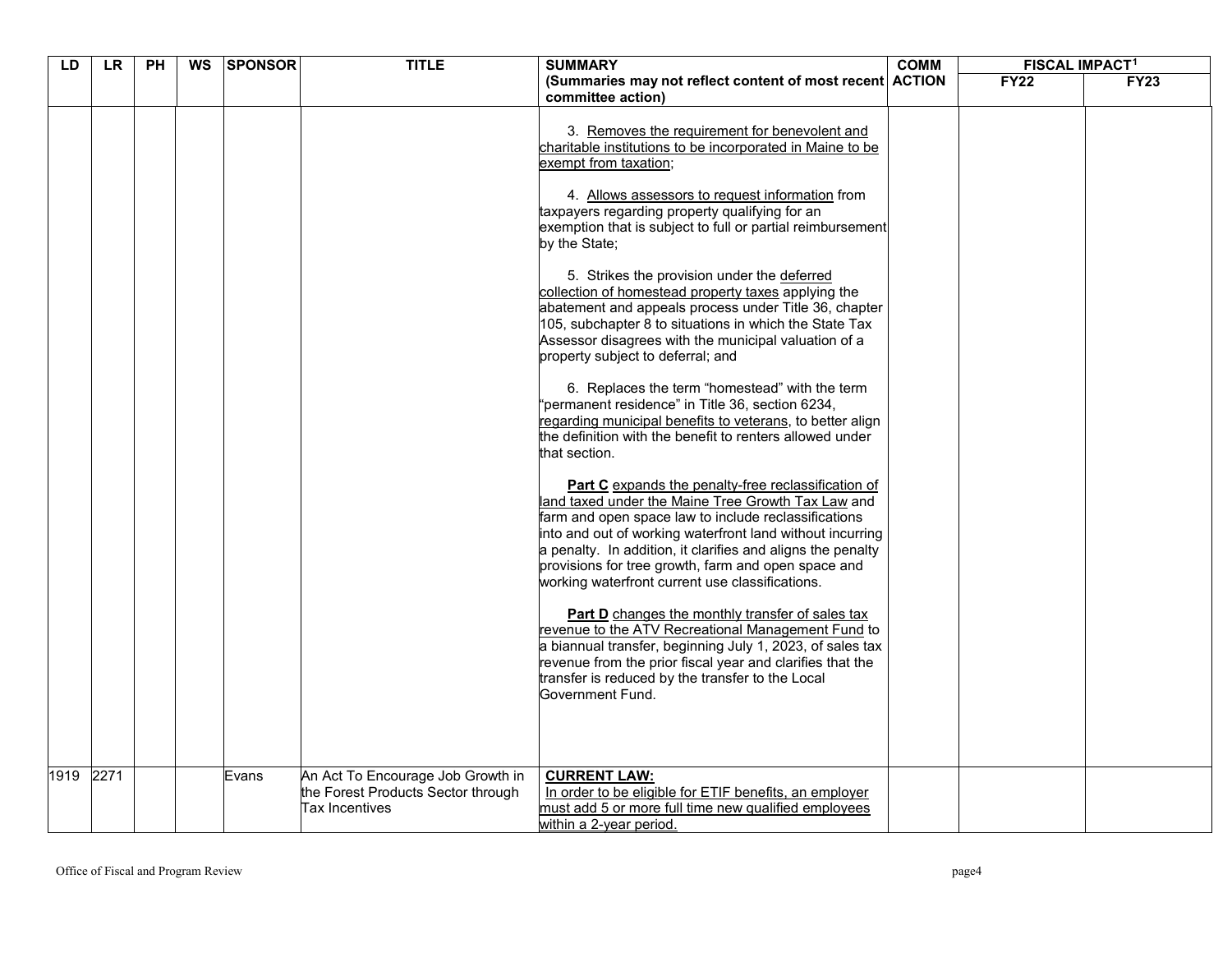| LD | <b>LR</b> | <b>PH</b> | <b>WS</b> | <b>SPONSOR</b> | <b>TITLE</b> | <b>SUMMARY</b>                                                                                                      | <b>COMM</b> | <b>FISCAL IMPACT<sup>1</sup></b> |             |
|----|-----------|-----------|-----------|----------------|--------------|---------------------------------------------------------------------------------------------------------------------|-------------|----------------------------------|-------------|
|    |           |           |           |                |              | (Summaries may not reflect content of most recent ACTION                                                            |             | <b>FY22</b>                      | <b>FY23</b> |
|    |           |           |           |                |              | committee action)                                                                                                   |             |                                  |             |
|    |           |           |           |                |              |                                                                                                                     |             |                                  |             |
|    |           |           |           |                |              | Qualified business receive reimbursement for wage                                                                   |             |                                  |             |
|    |           |           |           |                |              | withholding based on labor market unemployment rate.                                                                |             |                                  |             |
|    |           |           |           |                |              | (30%/50%/75%) and 80% if in PTDZ.                                                                                   |             |                                  |             |
|    |           |           |           |                |              |                                                                                                                     |             |                                  |             |
|    |           |           |           |                |              |                                                                                                                     |             |                                  |             |
|    |           |           |           |                |              | LD 1919:                                                                                                            |             |                                  |             |
|    |           |           |           |                |              | This bill amends the Maine Employment Tax Increment                                                                 |             |                                  |             |
|    |           |           |           |                |              | Financing Act to allow employers engaged in the forest<br>products business, which includes timber harvesting       |             |                                  |             |
|    |           |           |           |                |              | and the processing of trees as a renewable resource for                                                             |             |                                  |             |
|    |           |           |           |                |              | wood or biomass, if they add one of more qualified                                                                  |             |                                  |             |
|    |           |           |           |                |              | employees within a one-year period, and to be eligible                                                              |             |                                  |             |
|    |           |           |           |                |              | for reimbursement of certain training and other costs.                                                              |             |                                  |             |
|    |           |           |           |                |              |                                                                                                                     |             |                                  |             |
|    |           |           |           |                |              | This bill allows a qualified forest products business that                                                          |             |                                  |             |
|    |           |           |           |                |              | adds at least one new employee who works a minimum                                                                  |             |                                  |             |
|    |           |           |           |                |              | of 900 hours in a calendar year to be eligible for                                                                  |             |                                  |             |
|    |           |           |           |                |              | reimbursement for:                                                                                                  |             |                                  |             |
|    |           |           |           |                |              |                                                                                                                     |             |                                  |             |
|    |           |           |           |                |              | 1. Up to 160 hours of the labor costs for both the new                                                              |             |                                  |             |
|    |           |           |           |                |              | employee and the person training that employee;                                                                     |             |                                  |             |
|    |           |           |           |                |              |                                                                                                                     |             |                                  |             |
|    |           |           |           |                |              | 2. The cost of training and equipment, other than the                                                               |             |                                  |             |
|    |           |           |           |                |              | cost of labor, necessary to train that new employee; and                                                            |             |                                  |             |
|    |           |           |           |                |              |                                                                                                                     |             |                                  |             |
|    |           |           |           |                |              | 3. A percentage of Maine income tax withheld for a                                                                  |             |                                  |             |
|    |           |           |           |                |              | new employee in the first 3 years of employment as                                                                  |             |                                  |             |
|    |           |           |           |                |              | follows:                                                                                                            |             |                                  |             |
|    |           |           |           |                |              | A. For the first calendar year of employment, 80%;                                                                  |             |                                  |             |
|    |           |           |           |                |              | B. For the 2nd calendar year of employment, 70%;                                                                    |             |                                  |             |
|    |           |           |           |                |              | C. For the 3rd calendar year of employment, 60%.                                                                    |             |                                  |             |
|    |           |           |           |                |              | If a new employee does not work at least 900 hours in                                                               |             |                                  |             |
|    |           |           |           |                |              | the first calendar year of employment, the partial first<br>year of employment and the calendar year following that |             |                                  |             |
|    |           |           |           |                |              | employee's start is considered the first year of                                                                    |             |                                  |             |
|    |           |           |           |                |              | employment for purposes of determining the percentage                                                               |             |                                  |             |
|    |           |           |           |                |              | of reimbursement as long as that employee meets the                                                                 |             |                                  |             |
|    |           |           |           |                |              | requirements during the first full year of employment.                                                              |             |                                  |             |
|    |           |           |           |                |              | Additionally, the costs of training incurred by the                                                                 |             |                                  |             |
|    |           |           |           |                |              | employer and the amount equal to the tax withheld for                                                               |             |                                  |             |
|    |           |           |           |                |              | that new employee during that partial calendar year of                                                              |             |                                  |             |
|    |           |           |           |                |              | employment may be claimed by the employer in the                                                                    |             |                                  |             |
|    |           |           |           |                |              | calendar year following the employee's start, as long as                                                            |             |                                  |             |